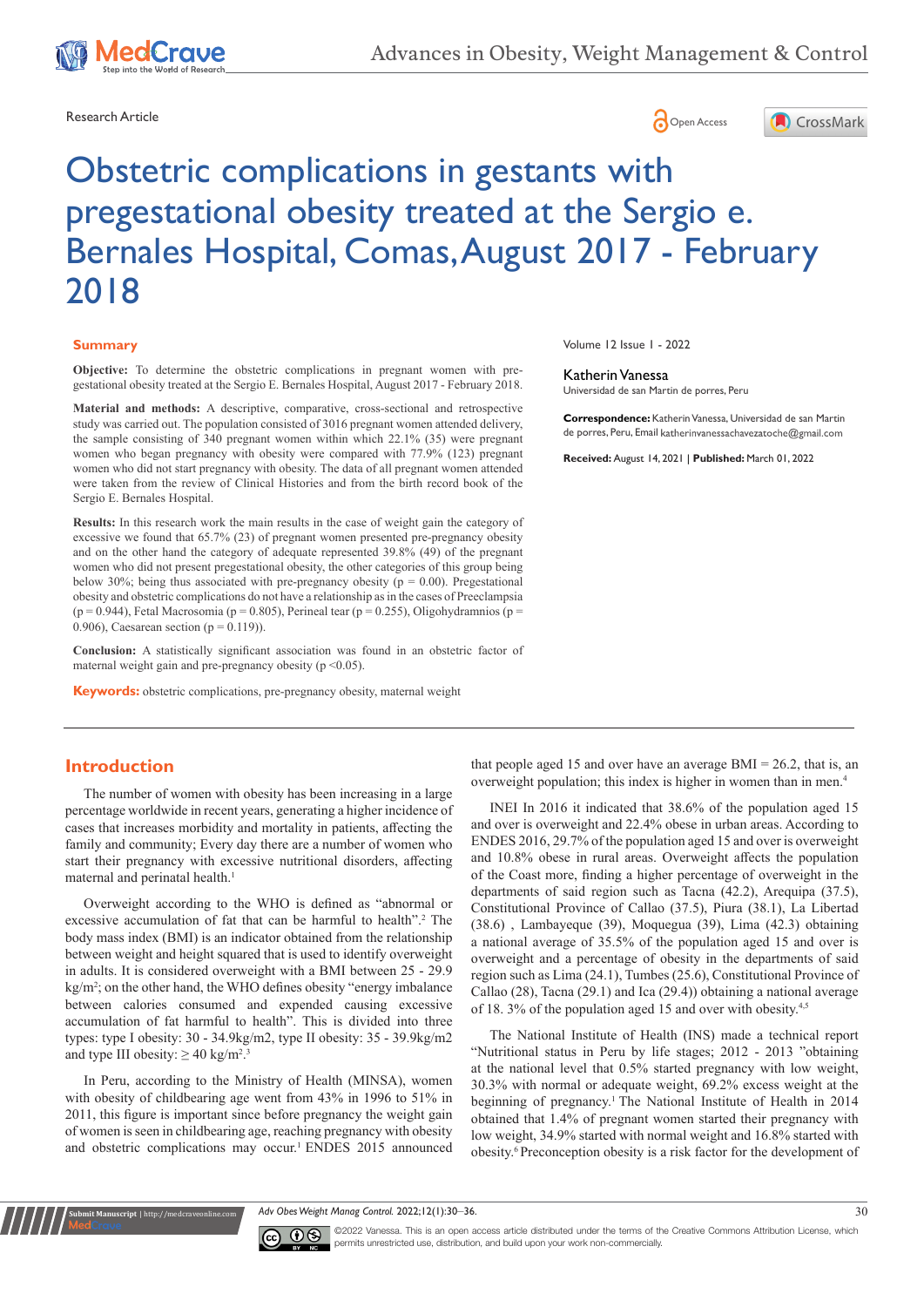preeclampsia, since it predisposes women to multiple humoral events mentioned in the fundamentals and / or theories about the origin of hypertensive diseases in pregnancy.<sup>7</sup>

In 2013 Olórtegui carried out a study in Lima, Peru, in which he found a significant association between obesity and obstetric complications.5 Perea in his study "Pregestational Obesity as a Factor Associated with Obstetric Complications at the Regional Hospital of Loreto" in 2016 in which he concluded that pregnant women with obesity have a high risk of suffering from hypertensive disease of pregnancy with a percentage of 23.8% of the total of cases and a significant association (p-value  $= 0.01$ ), fetal macrosomia with a percentage of 12.5% of all cases and a significant association (p-value  $= 0.00$ .<sup>8</sup>

It is necessary that during the preconception period, women with obesity receive guidance on a suitable diet and exercise routine, especially in some districts of our city such as Comas, in which we can find the Sergio E. Bernales National Hospital, which is presented as one of the venues with the highest incidence of pregnant women with obesity, That is why the purpose of this study is to be able to guide, according to our conclusions, and carry out preventive and promotional actions, helping to reduce the rate of morbidity that occurs in the mother and the newborn.

Pre-pregnancy weight is prioritized, because in this factor there is greater potential for prevention in order to provide care not only during childbirth, but also during the pre-pregnancy period and prenatal control, guiding on the appropriate weight of the woman who wishes to start satisfactory reproductive life and weight gain during pregnancy, using clinical knowledge to detect early the mechanisms that can cause fetal complications and for the newborn.

It can be assumed that by timely identifying pregnant women with excessive pre-pregnancy weight, such as obesity, we will be able to identify patients with a higher risk of presenting complications during pregnancy and postpartum, thus avoiding maternal and fetal consequences, guiding interventions that can reduce and allow the prevention of obstetric complications such as Preeclampsia, Fetal Macrosomia, Perineal Tear, Oligohydramnios and Caesarean section or morbidity and mortality caused by maternal weight gain and contributing with the reference literature in the identification of risk factors during prenatal control to improve quality of care.

#### **Problem formulation**

Which are the Obstetric complications in attended pregnant women with pregestational obesity at the Sergio E. Bernales Hospital, August 2017 - February 2018?

#### **General objective**

I. Determine the Obstetric complications in attended pregnant women with pregestational obesity at the Sergio E. Bernales Hospital, August 2017 - February 2018.

#### **Specific objectives**

- I. Estimate the frequency of cases of pre-pregnancy obesity in pregnant women treated at the Sergio E. Bernales Hospital, August 2017 - February 2018.
- II. Identify the sociodemographic factors of pregnant women with pre-pregnancy obesity treated at the Sergio E. Bernales Hospital, August 2017 - February 2018.
- III. Identify the obstetric factors of pregnant women with prepregnancy obesity treated at the Sergio E. Bernales Hospital,

August 2017 - February 2018.

- IV. Identify obstetric complications in pregnant women with prepregnancy obesity treated at the Sergio E. Bernales Hospital, August 2017 - February 2018.
- V. Establish the relationship between obstetric complications and pre-pregnancy obesity.

# **Material and method**

#### **Methodological design**

A descriptive, comparative, cross-sectional and retrospective study was carried out.

#### **Population and sample**

#### **Population**

The population was made up of all the medical records of pregnant women seen in Sergio E. Bernales Hospital during the period of August 2017 - February 2018, which were a total of 3016 pregnant women.

#### **Sample size**

For the sample estimate The statistical equation was applied for population proportions, knowing that the population for the cases is 3016 pregnant women attended at the Sergio E. Bernales Hospital during the period from August 2017 to February 2018 and having a confidence level of 95% and a margin of error of 5% and that is detailed below:

$$
n = \frac{z^2(2p*q)}{e^2 + (z^2(2p*q)/N)}
$$

Where: **N,** sample size; Z, desired confidence level; p, proportion of the population with the desired characteristic; q, proportion of the population without the desired characteristic; e, level of error willing to commit; N, population size

\*According to research data at the national level (6), the proportion of pregnant women with pre-pregnancy obesity in Peru is 16.8%. The sample size consisted of 340 pregnant women.

#### **Sampling type**

Non-probabilistic, intentional, cases that met the inclusion criteria were selected.

# **Selection criteria**

#### **Inclusion criteria**

- a. Medical records of pregnant women found between the ages of 20 and 35 years
- b. Medical records of pregnant women who were  $\geq 20$  or  $\leq 41$ weeks of gestation.
- c. Clinical histories of pregnant women with pre-pregnancy obesity.

#### **Exclusion criteria**

- a. Clinical histories of pregnant women with a history of added pathologies.
- b. Multiple pregnancies.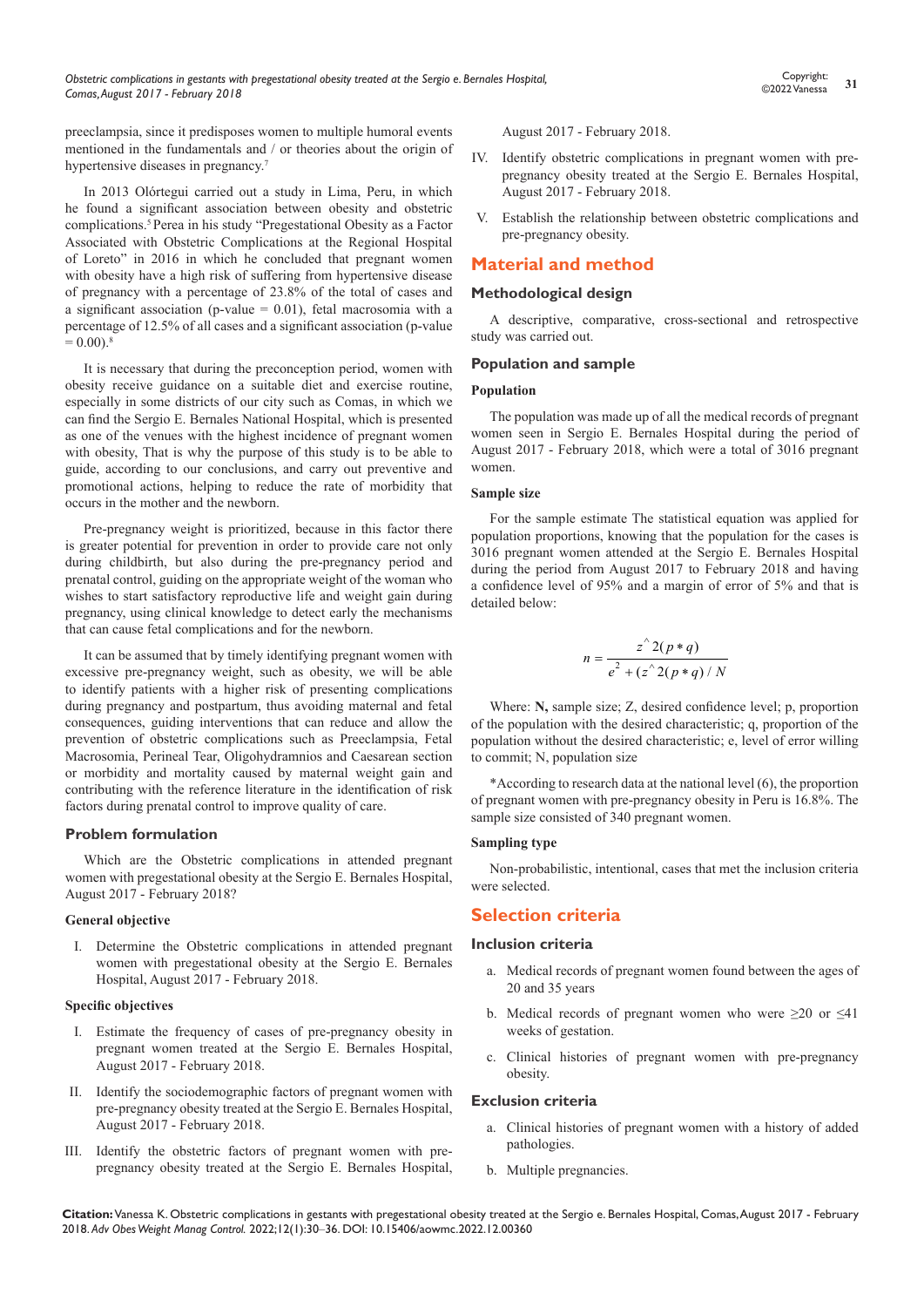#### **Data collection technique**

To collect the data, a collection card was used in which the information from the medical records and the birth record book of the Gynecology and Obstetrics service of the Sergio E. Bernales Hospital from August 2017 to February of the 2018, hospital from which authorization was requested from the head of archives to have access to the sources of information, a process that took 1 month.

The instrument consisted of the following parts:

- a. Data on Personal Factors such as maternal age, maternal height, educational level, marital status and occupation.
- b. Data on Obstetric Factors such as gestational age, parity and maternal weight gain.

For the validation of the instrument, previous studies that validated the data collection format and expert judgment of 3 Obstetricians of the institution where the present research work was carried out, who have experience in handling high-risk cases, were taken as a reference.

### **Instrument**

#### **University of san martin de porres faculty of bstetrics and nursing data collection sheet**

**Campus:** Sergio E. Bernales Hospital.

**Instructions:** The filling in of the data collection sheets will be based on the records found in the perinatal medical records of each patient, the filling must be correctly as it is, it is not allowed to delete, change or modify data.



#### **Statistical technique for information processing**

Once the data recording was concluded, the different variables followed the following procedure:

I. Data ordering according to the categories of each factor to be studied and that could be associated with the pathologies.

- II. Data were tabulated in the Excel program.
- III. The data obtained were recorded with the help of the computer and statistical programs using the SPSS 25 STATICS program.
- IV. The frequency and crosstabulations of the obstetric factors and complications were obtained.
- V. The Chi square statistical test was applied and the P values were found, which indicated the degree of association between the variables.
- VI. For the analysis, the distribution of tables and figures was used.

#### **Ethical aspects**

The following study was carried out taking into account the bioethical principles, by which it is ensured that the data obtained from the medical records, of people with autonomy before making decisions about necessary procedures, were used only for research work, respecting their privacy and anonymity; on the other hand, we evaluate the results obtained from the research and what could be the potential benefits for patients and society that this research would provide according to the principle of Beneficence; the integrity of the patients was respected as indicated by the principle of non-Maleficence, prioritizing not exposing them to harm;Each medical record that had the same possibility of risk or benefit, regardless of their social, ethnic or gender status was equitably selected as established by the principle of Justice.

Table 1 shows the frequency of pre-pregnancy obesity in the pregnant women participating in the study, it was found that 123 (77.8%) did not initiate pregnancy with obesity, finding on the other hand that 35 (22.2 %) started pregnancy with obesity.

**Table 1** Frequency of pregestational obesity

| <b>Frequency of</b><br>pregestational obesity | No. | ℅    |  |
|-----------------------------------------------|-----|------|--|
| Not Obese                                     | 123 | 77.8 |  |
| Ohese                                         | 35  | 22.2 |  |
| Total                                         | 158 | 100  |  |
|                                               |     |      |  |

#### **Results**

 $\Box$ 

In Table 2 it can be observed that in terms of maternal age, the highest percentage is found in the group between 20 and 24 years of age, which represents 36.6% (45) of the pregnant women who did not present pre-pregnancy obesity, the other categories being found by above 25%, on the other hand, the 25 to 29 year-old group represents 42.9% (15) of pregnant women with pre-pregnancy obesity, the other categories being above 25% in the studied population; resulting in that maternal age was not associated with pre-pregnancy weight (p  $= 0.485$ ); Regarding maternal height, the group of 1.51 - 1.59 cm represents 51.2% (63) of the pregnant women who did not present pre-pregnancy obesity, the other groups were below 35%; on the other hand in the same category we find 54, 3% (19) represent pregnant women with pre-pregnancy obesity, the other categories being below 30% in the studied population; finding that this factor is not associated with pre-pregnancy obesity ( $p = 0.927$ ); Regarding the educational level, the secondary level group represents 69.9% (86) of the pregnant women who did not present pre-pregnancy obesity, the other categories being below 15%, on the other hand in the same category we found 74.3% (26 ) represents pregnant women with pre-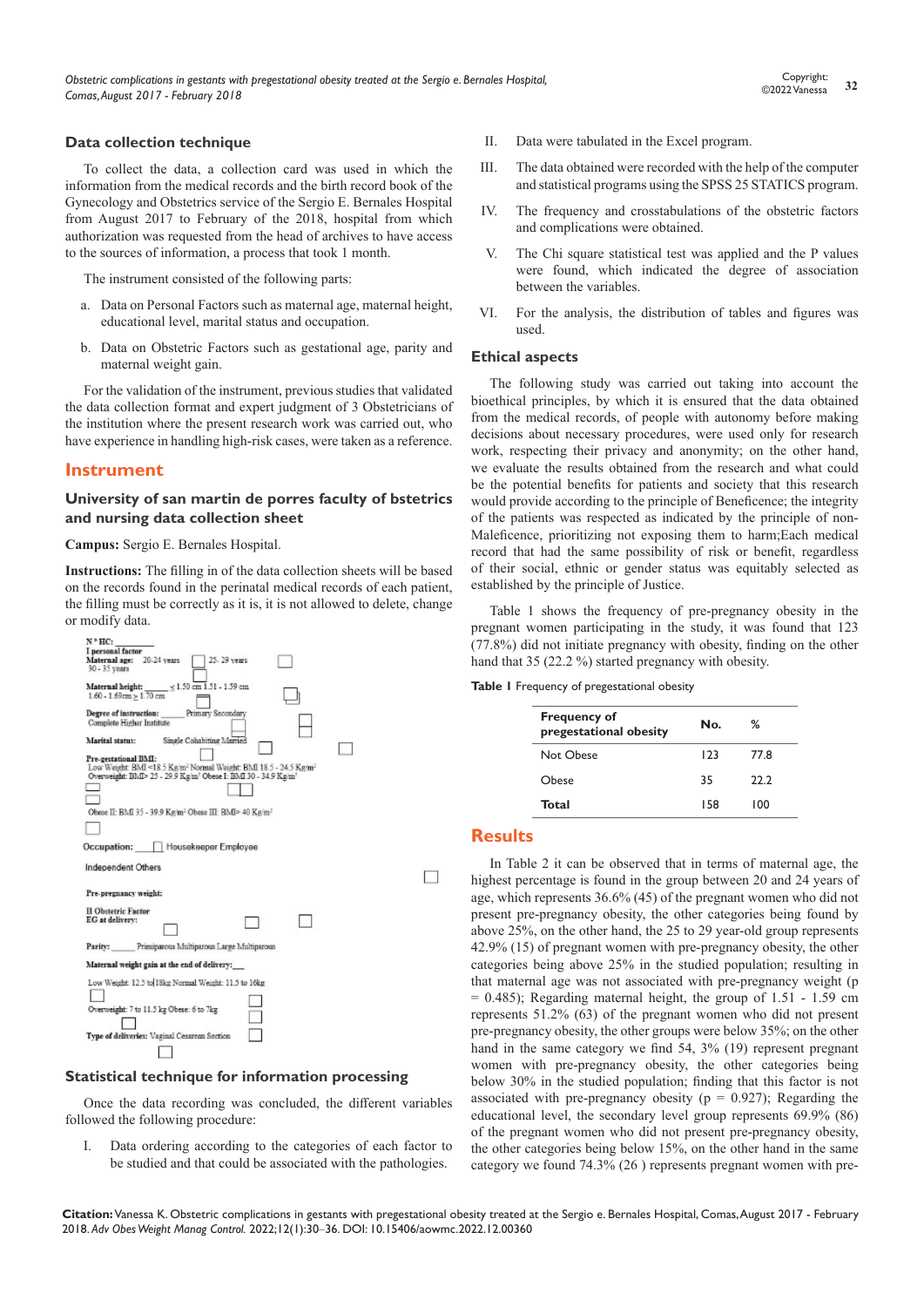pregnancy obesity, the other categories being below 20% in the studied population: result that this factor is not associated with pre-pregnancy obesity ( $p = 0.304$ ); Regarding marital status, the cohabiting group represents 77, 2% (95) of the pregnant women who did not present pre-pregnancy obesity, the other categories being below 15%, on the other hand, in the same category, we found 74.3% (26) representing pregnant women with pre-pregnancy obesity, the other categories being found by below 20% in the studied population; resulting in that this factor is not associated with pre-pregnancy obesity ( $p = 0.410$ ); Regarding the occupation of Housewife, they are within 80.5% (90) of the pregnant women who did not present pre-pregnancy obesity, the other categories being below 20%, on the other hand in the same category we found 82.9% (29) represents pregnant women with pre-pregnancy obesity, the other categories being below 15% in the studied population; resulting in that this factor is not associated with pre-pregnancy obesity ( $p = 0$ ).

| Table 2 Personal factors of pregestional obesity pregnant |  |  |
|-----------------------------------------------------------|--|--|
|-----------------------------------------------------------|--|--|

| Personal<br><b>Factors</b> | Not obese      |      | <b>Obese</b>    |        | $X^2 *$     |
|----------------------------|----------------|------|-----------------|--------|-------------|
|                            | No.            | ℅    | No.             | %      |             |
| Maternal age               |                |      |                 |        |             |
| 20 - 24 years              | Four.<br>Five  | 36.6 | 9               | 25.7   |             |
| 25 - 29 years              | 44             | 35.8 | fifteen         | 42.9   |             |
| 30 - 35 years              | 3.4            | 27.6 | eleven          | 31.4   | $p = 0.485$ |
| Total                      | 123            | 100  | 35              | 100    |             |
| Maternal size              |                |      |                 |        |             |
| ≤ $1.50$ cm                | 41             | 33.3 | $\overline{10}$ | 28.6   |             |
| 1.51 - 1.59 cm             | 63             | 51.2 | 19              | 54.3   |             |
| 1.60 - 1.69 cm             | 17             | 13.9 | 5               | 14.3   | $p = 0.927$ |
| $\geq$ 1.70 cm             | 2              | 1.6  | T               | 2.9    |             |
| <b>TOTAL</b>               | 123            | 100  | 35              | 100    |             |
| <b>Education level</b>     |                |      |                 |        |             |
| Primary                    | $\overline{0}$ | 8.1  | 0               | 0      |             |
| Secondary                  | 86             | 69.9 | 26              | 74.3   |             |
| Institute                  | 10             | 8.1  | $\overline{2}$  | 5.7    | $p = 0.282$ |
| academic                   | 17             | 13.9 | $\overline{7}$  | twenty |             |
| Total                      | 123            | 100  | 35              | 100    |             |
| Marital status             |                |      |                 |        |             |
| Single                     | 16             | 13   | 3               | 8.6    |             |
| Cohabiting                 | 95             | 77.2 | 26              | 74.3   |             |
| Married                    | 12             | 9.8  | 6               | 17.1   | $p = 0.410$ |
| Total                      | 123            | 100  | 35              | 100    |             |
| Occupation                 |                |      |                 |        |             |
| Housewife                  | 99             | 80.5 | 29              | 82.9   |             |
| Employee                   | I              | 0.8  | 0               | 0      |             |
| Independent                | 2              | 1.6  | $\mathsf{I}$    | 2.9    | $p = 0.885$ |
| Others                     | Twenty-<br>one | 17.1 | 5               | 14.2   |             |
| Total                      | 123            | 100  | 35              | 100    |             |

In Table 3 it can be observed that in terms of gestational age at the time of delivery  $37 - 39$  ss represents  $51.2\%$  (63) of the pregnant women who did not present pre-pregnancy obesity, the other categories being below 30%, for On the other hand, in the same category, we find a higher percentage, 57.2% (20) representing pregnant women with pre-pregnancy obesity, the other categories being below 30% in the studied population; resulting in that this factor is not associated with pre-pregnancy obesity ( $p = 0.541$ ); Regarding parity, multiparity is 64.2% (79) did not present pre-pregnancy obesity, the other categories being below 35%, on the other hand, in the same category, we found a higher percentage, 77, 2% (27) represent pregnant women with pre-pregnancy obesity, the other categories being below 20% in the studied population; finding that this factor is not associated with prepregnancy obesity ( $p = 0.079$ ) and in terms of maternal weight gain, the adequate group represented 39.8% (49) of the pregnant women who did not present pre-pregnancy obesity, finding the other categories by below 30%, on the other the excessive category, we find that 65.7% (23) that represents pregnant women with pre-pregnancy obesity, the categories being below 25% in the studied population; finding this factor is associated with pre-pregnancy obesity ( $p = 0.000$ ). and in terms of maternal weight gain, the adequate group esented 39.8% (49) of the pregnant women who did not present pregnancy obesity, the other categories being below 30%, on the the excessive category we found that  $65$ ,  $7\%$  (23) representing nant women with pre-pregnancy obesity, the other categories g below 25% in the studied population; finding that this factor is ciated with pre-pregnancy obesity ( $p = 0.000$ ). 079) and in terms aternal weight gain, the adequate group represented 39.8% (49) e pregnant women who did not present pre-pregnancy obesity, other categories being below  $30\%$ , on the other the excessive gory we found that  $65$ ,  $7\%$  (23) representing pregnant women pre-pregnancy obesity, the other categories being below 25% in tudied population; finding that this factor is associated with prenancy obesity ( $p = 0.000$ ).

| Table 3 Obstetric factors of pregestational obesity pregnant |  |  |
|--------------------------------------------------------------|--|--|
|--------------------------------------------------------------|--|--|

| <b>Obstetric</b><br>factors |                | <b>Not obese</b> |                | <b>Obese</b> |             |
|-----------------------------|----------------|------------------|----------------|--------------|-------------|
|                             | No.            | ℅                | No.            | %            |             |
| Gestational age delivery    |                |                  |                |              |             |
| $<$ of 37ss                 | 24             | 19.5             | 4              | 11.4         |             |
| $37 - 39$ ss                | 63             | 51.2             | twenty         | 57.2         |             |
| 40 - 41 H.H                 | 36             | 29.3             | eleven         | 31.4         | $p = 0.541$ |
| Total                       | 123            | 100              | 35             | 100          |             |
| parity                      |                |                  |                |              |             |
| Primipara                   | 42             | 34.2             | 6              | 7.1          |             |
| Multiparous                 | 79             | 64.2             | 27             | 77.2         |             |
| Great<br>Multiparous        | $\overline{2}$ | 1.6              | $\overline{2}$ | 5.7          | $p = 0.079$ |
| Total                       | 123            | 100              | 35             | 100          |             |
| Weight gain                 |                |                  |                |              |             |
| Deficient                   | 36             | 29.3             | 8              | 22.9         |             |
| Suitable                    | 49             | 39.8             | $\overline{4}$ | 11.4         | $p = 0.000$ |
| <b>Excessive</b>            | 38             | 30.9             | 2.3            | 65.7         |             |
| <b>TOTAL</b>                | 123            | 100              | 35             | 100          |             |

\* Chi2 test. a: p <0.05 (Statistically significant)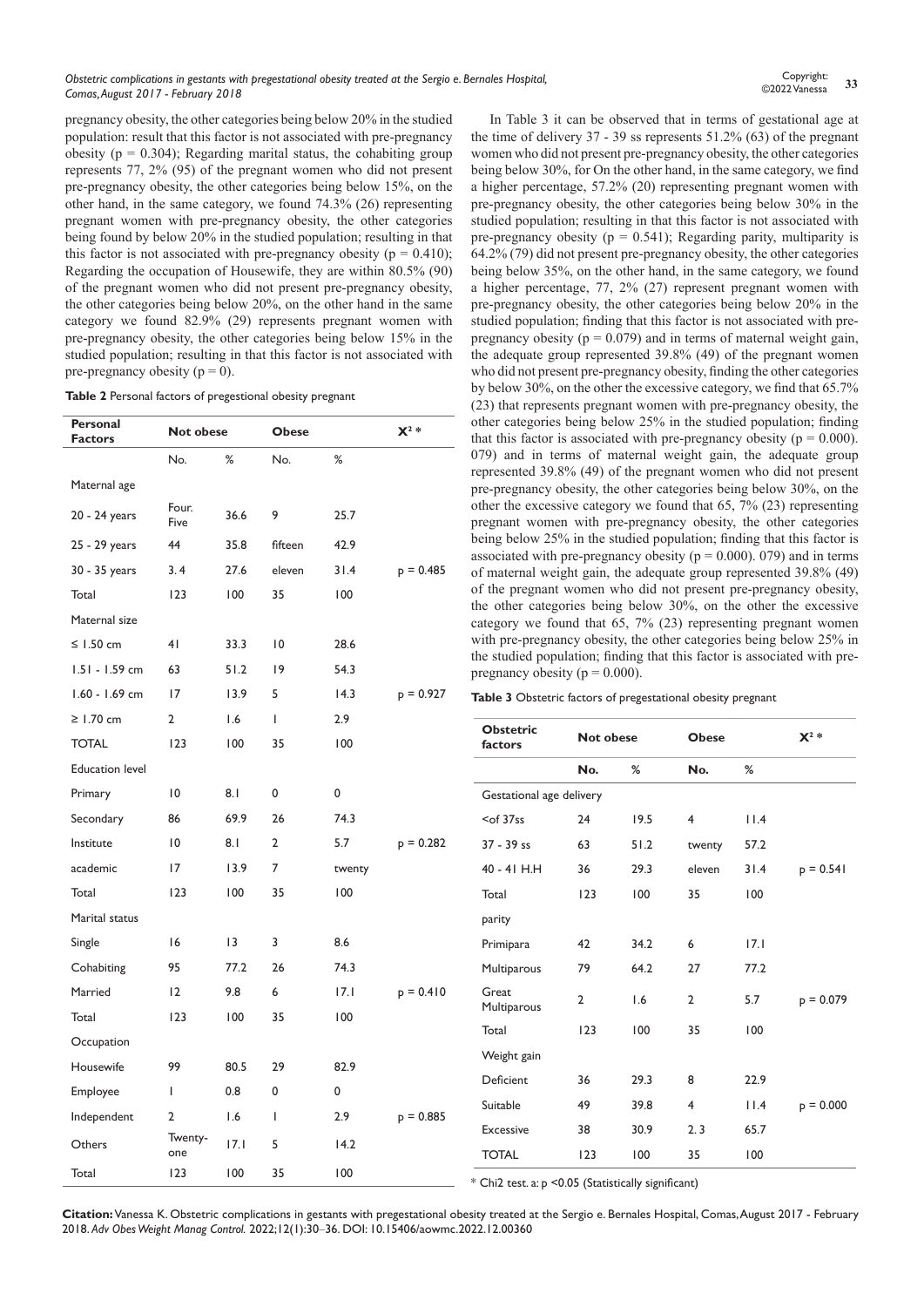In Table 4 it can be seen that within obstetric complications, Preeclampsia appeared 13.8% of pregnant women who did not present pre-pregnancy obesity, on the other hand we found a higher percentage in pregnant women with pre-pregnancy obesity represented by  $14.3\%$ <sup>5</sup> in the population studied; In the case of Fetal Macrosomia, it was presented in less than 10% of the pregnant women who did not present pre-pregnancy obesity, on the other hand we found a difference of 1% in pregnant women with pre-pregnancy obesity represented by  $8.6\%$ <sup>3</sup> in the population studied; In the case of Perineal Tear, it was presented in more than 15% of the pregnant women who did not present pre-pregnancy obesity, on the other hand we found a difference of 8% less in the pregnant women with prepregnancy obesity represented by 8, 6% (3) in the studied population;

in the case of Oligohydramnios, it was presented in less than 5% of the pregnant women who did not present pre-pregnancy obesity, on the other hand we found less than 3% of the pregnant women with pre-pregnancy obesity represented by 2.9%<sup>1</sup> in the studied population; In the case of Cesarean section, it was presented in more than 50% of the pregnant women who did not present pre-pregnancy obesity, on the other hand we found a difference of 15% less than the pregnant women with pre-pregnancy obesity represented by 42.9% (15) in the population studied. Pearson's Chi2 test showed us that pre-pregnancy obesity and obstetric complications are not related, as in the following cases: Preeclampsia (p = 0.944), Fetal Macrosomia (p = 0.805), Perineal Tear ( $p = 0.255$ ), Oligohydramnios ( $p = 0.906$ ), Caesarean section ( $p = 0.119$ ).

**Table 4** Relationship between obstetric complications and pregestational obesity

| <b>Obstetric complications</b> | <b>Not obese</b> |                | <b>Obese</b> |         |      |             |
|--------------------------------|------------------|----------------|--------------|---------|------|-------------|
|                                |                  | No.            | %            | No.     | %    |             |
| Preeclampsia                   | Yes              | 17             | 13.8         | 5       | 14.3 |             |
|                                | do not           | 106            | 86.2         | 30      | 85.7 | $p = 0.944$ |
| Fetal macrosomy                | Yes              | 9              | 7.3          | 3       | 8.6  |             |
|                                | do not           | $ $  4         | 92.7         | 32      | 91.4 | $p = 0.805$ |
| Perineal tear                  | Yes              | twenty         | 16.3         | 3       | 8.6  |             |
|                                | do not           | 103            | 83.7         | 32      | 91.4 | $p = 0.255$ |
| Oligohydramns                  | Yes              | $\overline{4}$ | 3.3          | ı       | 2.9  |             |
|                                | do not           | 119            | 96.7         | 3.4     | 97.1 | $p = 0.906$ |
| Caesarean section              | Yes              | 71             | 57.7         | fifteen | 42.9 |             |
|                                | do not           | 52             | 42.3         | twenty  | 57.1 | $p = 0.119$ |
| Total                          |                  | 123            | 100          | 35      | 100  |             |

\* Chi2 test. a: p <0.05 (Statistically significant)

#### **Discussion**

This study aimed to determine obstetric complications in pregnant women with pre-pregnancy obesity, analyzing 158 medical records from the Sergio E. Bernales National Hospital. Pregestational obesity is classified according to the Body Mass Index obtained from the division between weight and height squared.

The frequency of pre-pregnancy obesity that was obtained from the study during the period from August 2017 to February 2018 at the Sergio E. Bernales National Hospital out of a total of 3016 pregnant women who were cared for, having as a study sample 340 pregnant women within which 158 medical records complied with the selection criteria obtained that 123 (77.8%) did not start the pregnancy with obesity, on the other hand 35 (22.2%) started the pregnancy with obesity, However, we found a lower percentage of pre-pregnancy obesity in studies such as that of Ramsés Perea<sup>8</sup> in his study, Pre-pregnancy Obesity as a Factor Associated with Obstetric Complications in the Regional Hospital of Loreto "Felipe Santiago Arriola Iglesias, in 2016, revealed that the percentage of prepregnancy obesity was 14.7% (458) being this lower than our study in 7.5%; on the other hand ElsaBenllochpiquer,<sup>9</sup> in his study, Excessive pre-pregnancy weight vs. Maternal and neonatal complications at the National Maternal-Perinatal Institute, 2015 of 2017 reports that 49.9% present excess pre-pregnancy weight, while 50.1% maintained adequate pre-pregnancy weight this being approximately 27.7%

higher than that obtained in our study; saviorHernandez,<sup>10</sup> in their study in 2017 in Mexico, Maternal metabolic diseases associated with overweight and pre-pregnancy obesity in Mexican women with high-risk pregnancy, it is concluded that 75% of the women had a high-risk pregnancy became overweight or pregestationally obese this being approximately 52.8% higher than that obtained in our study and María Vassilaki, $11$  in the year 2015 in Greece conducted the research, Pregestational overweight, maternal obstetric complications and mode of delivery in Rhea in Crete, the results on the amount of overweight and obesity before pregnancy were 20 and 11.5%, respectively, being 10.7% lower than our study.12–24

Within personal factors such as maternal age, the range from 25 to 29 years represents 42.9% (15) of pregnant women with pre-pregnancy obesity, maternal height, the 1.51 - 1.59 cm group represents 54.3% (19) of the pregnant women with pre-pregnancy obesity, educational level, the secondary level represents 74.3% (26) of the pregnant women with pre-pregnancy obesity; marital status, the cohabiting group represents 74.3% (26) of pregnant women with pre-pregnancy obesity; and occupation, Housewife is 82.9% (29) represents pregnant women with pre-pregnancy obesity, no association with pre-pregnancy obesity was found in this study, however, an association with pre-pregnancy obesity was found by measuring personal factors that are found more frequently in studies such as that of Ramsés Perea (8), Regarding age, unlike in our study, the range of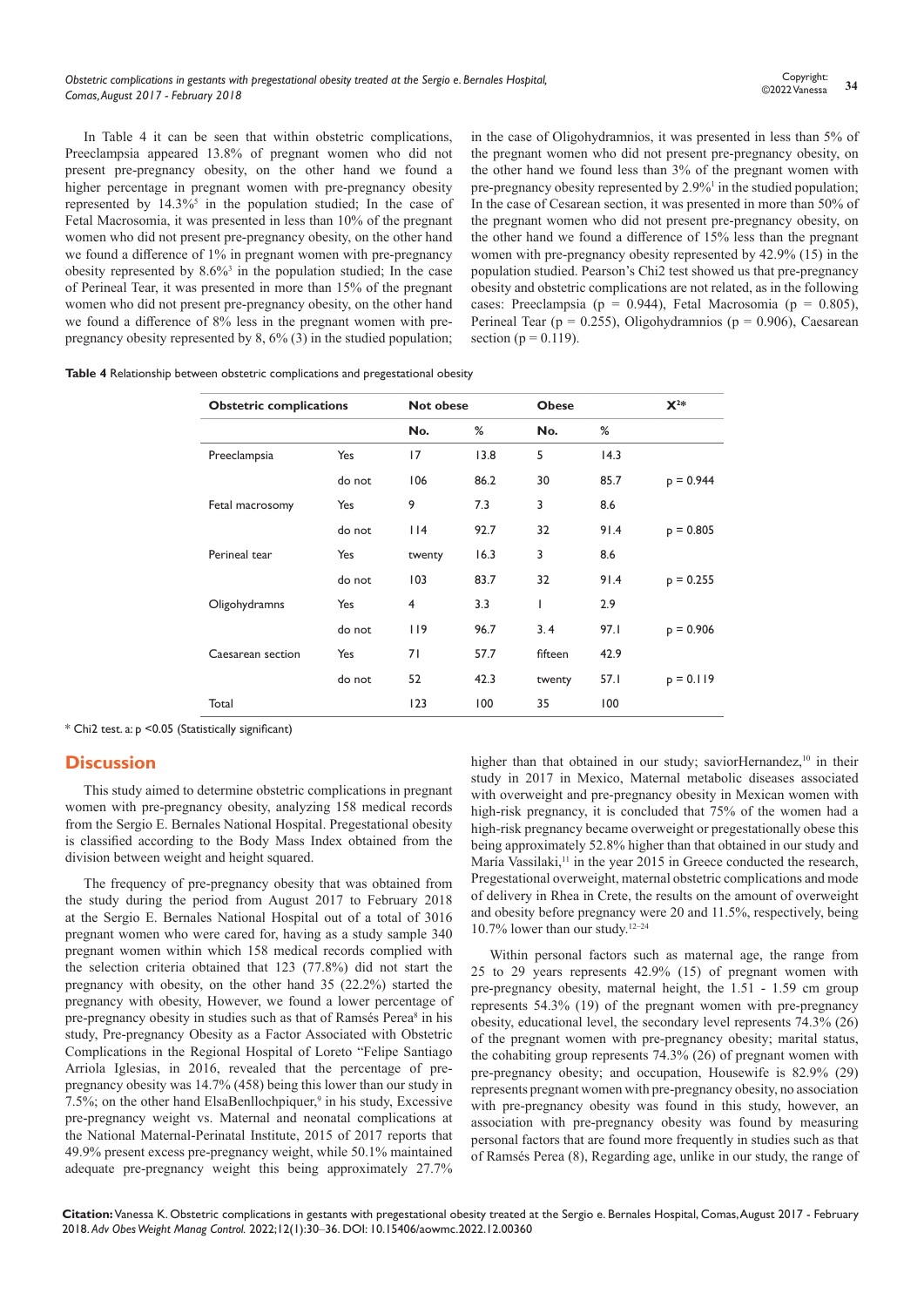30-35 years is the one with the highest percentage with 42.5% (34) of pregnant women with pre-pregnancy obesity, followed respectively by the range of 25-29 years, which represents 33.8 % (27) of pregnant women with pre-pregnancy obesity, with respect to educational level, secondary represents 86.3% (69) of pregnant women with pre-pregnancy obesity, marital status, cohabitants represent 91.3% (73) of pregnant women with pre-pregnancy obesity, in Regarding occupation, a higher percentage can be observed as domestic workers with 88.8%, both in maternal age, educational level and occupation coincide in frequency of cases with the results of our study; with the study by Elsa Benllochpiquer<sup>9</sup> which concludes that he 5% (34) of pregnant women with pre-pregnancy obesity, followed respectively by the range of 25 - 29 years that represents 33.8% (27) of pregnant women with pre-pregnancy obesity, with respect to educational level, secondary represents 86.3% (69) of pregnant women with pre-pregnancy obesity, marital status, cohabitants represent 91.3% (73) of pregnant women with pre-pregnancy obesity, in terms of occupation, a higher percentage can be observed as domestic workers with 88.8%, both in maternal age, educational level and occupation coincides in frequency of cases with the results of our study; with the study by Elsa Benllochpiquer<sup>9</sup> which concludes that he 5% (34) of pregnant women with pre-pregnancy obesity, followed respectively by the range of 25 - 29 years that represents 33.8% (27) of pregnant women with pre-pregnancy obesity, with respect to educational level, secondary represents 86.3% (69) of pregnant women with prepregnancy obesity, marital status, cohabitants represent 91.3% (73) of pregnant women with pre-pregnancy obesity, in terms of occupation, a higher percentage can be observed as domestic workers with 88.8%, both in maternal age, educational level and occupation coincides in frequency of cases with the results of our study; with the study by Elsa Benllochpiquer<sup>9</sup> which concludes that he Regarding the educational level, secondary school represents 86.3% (69) of pregnant women with pre-pregnancy obesity, marital status, cohabitants represent 91.3%(73) of pregnant women with pre-pregnancy obesity, in terms of occupation, a higher percentage can be observed as workers of the home with 88.8%, both in maternal age, educational level and occupation coincide in frequency of cases with the results of our study; with the study by Elsa Benllochpiquer<sup>9</sup> which concludes that he Regarding the educational level, secondary school represents 86.3% (69) of pregnant women with pre-pregnancy obesity, marital status, cohabitants represent 91.3% (73) of pregnant women with prepregnancy obesity, in terms of occupation, a higher percentage can be observed as workers of the home with 88.8%, both in maternal age, educational level and occupation coincide in frequency of cases with the results of our study; with the study by Elsa Benllochpiquer<sup>9</sup> which concludes that he educational level and occupation coincide in frequency of cases with the results of our study; with the study by Elsa Benllochpiquer (9) which concludes that he educational level and occupation coincide in frequency of cases with the results of our study; with the study by Elsa Benllochpiquer (9) which concludes that hethe average age was 26.8 years, being 40.7% between the ages of 25 to 30 years; 80.9% had a secondary education level, 78.8% marital status was cohabiting and occupation 81.2% were housewives; Similar results to ours were obtained.

Among the obstetric factors studied as Gestational age at delivery represents 57.2% (20) of pregnant women with pregestational obesity and in terms of parity, multiparity is 77.2% (27) which represents pregnant women with pregestational obesity, resulting in these factors not associated to pre-pregnancy obesity, however, maternal weight gain is associated with pre-pregnancy obesity, finding that 65.7% (23) represents pregnant women with pre-pregnancy obesity, in the study by Ramsés Perea,<sup>8</sup> in terms of parity It is observed that the highest percentage of pregnant women for both non-obese and obese women

are multiparous with percentages of 75% (60) and 65.2%(105) respectively and in the study ofSalvador Hernandez<sup>10</sup> carried out in 2017, Maternal metabolic diseases associated with overweight and pre-pregnancy obesity in Mexican women with high-risk pregnancy, with results regarding the suggested weight gain according to the pre-pregnancy BMI was  $2.31 \pm 1.03$  kg, on the other hand, the weight gained by the group of obese women was on average  $8.91\pm6.84$  kg meeting association and Elsa Benllochpiquer,<sup>9</sup> concludes that 49.9% had excessive pre-pregnancy weight and that their weight gain was on average 12±4.2 kg.

Pearson's Chi2 test showed us that pre-pregnancy obesity and obstetric complications are not related, as in the following cases: Preeclampsia (p = 0.944), Fetal Macrosomia (p = 0.805), Perineal Tear ( $p = 0.255$ ), Oligohydramnios ( $p = 0.906$ ), Caesarean section  $(p = 0.119)$ , however if an association is found in studies such as that of Ramesses Perea (8), in which Preeclampsia presented 28.8% (23) with a significant association ( $p = 0.00$ ). Hypertensive disease of pregnancy with a percentage of 23.8% (19) of all cases and a significant association ( $p = 0.01$ ), Fetal macrosomia with a percentage of 12.5% (10) of all cases and a significant association  $(p = 0.00)$  and Oligohydramnios with a percentage of 12.5% (10) of the total cases and a significant association ( $p = 0.02$ ), as in the study by Elsa Benllochpiquer (9) wheregot49.9% of the pregnant women who had excessive pre-pregnancy weight, while 50.1% had an adequate pre-pregnancy weight. The main complication of women with excessive pre-pregnancy weight was vaginal tear with 23.3%, cesarean section in women with excessive pre-pregnancy weight was 41.7%. A significant relationship between pre-pregnancy weight and fetal macrosomia ( $p = 0.03$ ) was also found in the study by María Vassilaki<sup>(eleven)</sup>, of the 2015 in Greece, Pregestational overweight, maternal obstetric complications and mode of delivery in Rhea in Crete, obesity were associated with an increased risk of cesarean deliveries; and in the study of Juan Crisologo.<sup>12</sup> Made in in 2015 in Lima with the Title of Pregestational Obesity and Preeclampsia, at Hospital Belén de Trujillo, Results were obtained as a value of  $p =$ 0.01 with which it is concluded that there is a significant association between pre-pregnancy obesity and pre-eclampsia.

The association between obesity and obstetric complications can be explained since obesity is related to the accumulation of adipocytes or those that produce cytosines, inducing excessive growth of adipose tissue, leading to obesity, which can lead to chronic inflammation as a process, caused by groups of modified adipocytes that will be a source of inflammatory cytokines for the walls of vessels such as arteries since they reduce their lumen, resulting in increased pressure, fetal macrosomia, among other obstetric complications.

## **Conclusions**

- a. Pre-pregnancy obesity was represented by 35 pregnant women out of the total of the study population.
- b. Personal factors (maternal age, maternal height, education level, marital status and occupation) They were not associated with the pre-pregnancy obesity in the study population.
- c. Of the obstetric factors, maternal weight gain was found to be associated with pre-pregnancy obesity. Gestational age at delivery and parity were found to be associated.
- d. The obstetric complications considered in this study (Preeclampsia, Fetal Macrosomia, Perineal Tear, Oligohydramnios and Caesarean section) were not found to be associated with pre-pregnancy obesity.